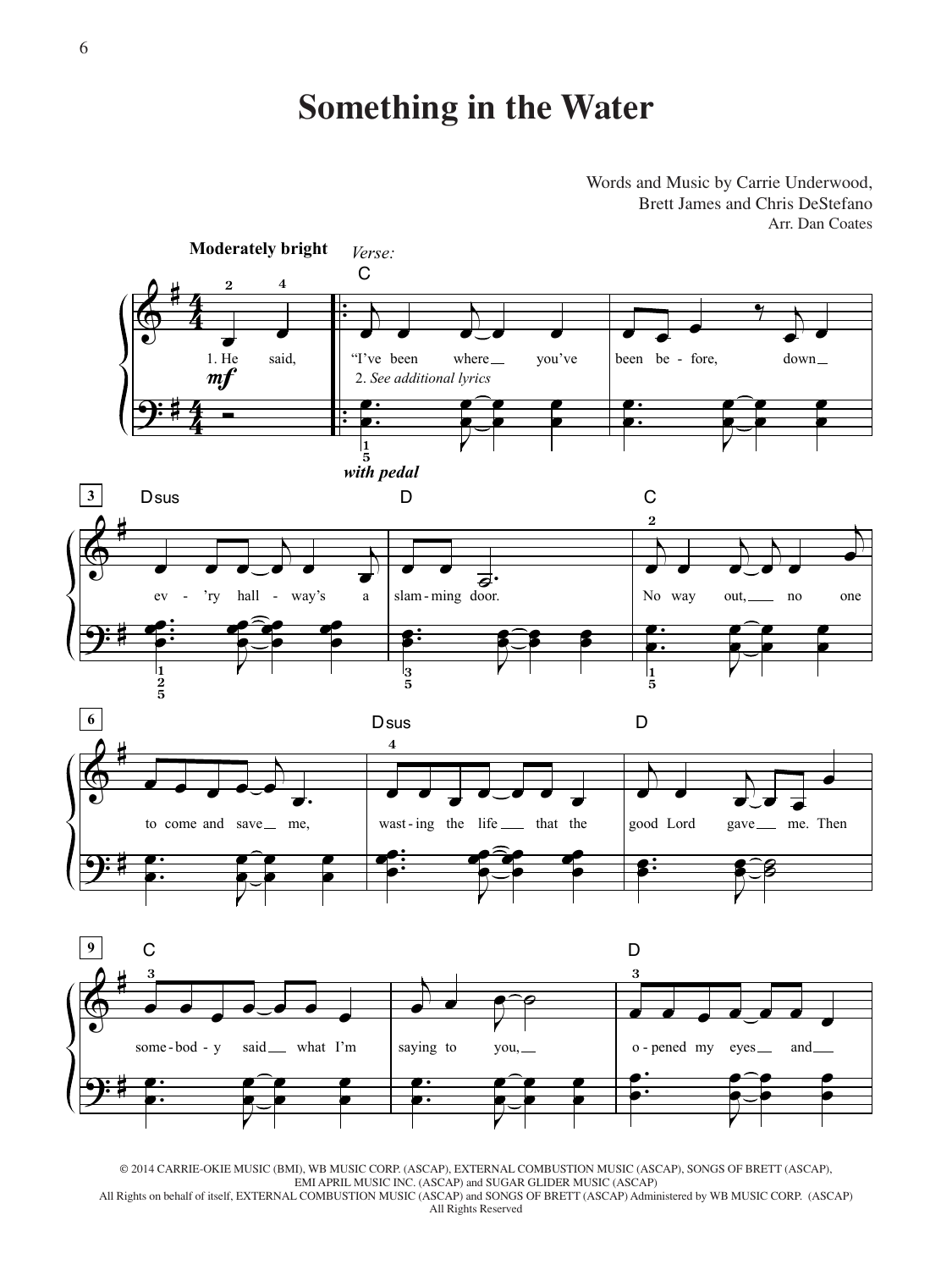## **Little Toy Guns**



© 2014 CARRIE OKIE MUSIC (BMI), RAYLENE MUSIC (ASCAP), EMI APRIL MUSIC INC. (ASCAP) and SUGAR GLIDER MUSIC (ASCAP) All Rights for RAYLENE MUSIC (ASCAP) Administered by BMG RIGHTS MANAGEMENT (US) LLC (ASCAP) All Rights on behalf of Itself and SUGAR GLIDER MUSIC (ASCAP) Administered bby EMI APRIL MUSIC INC. (ASCAP) All Rights Reserved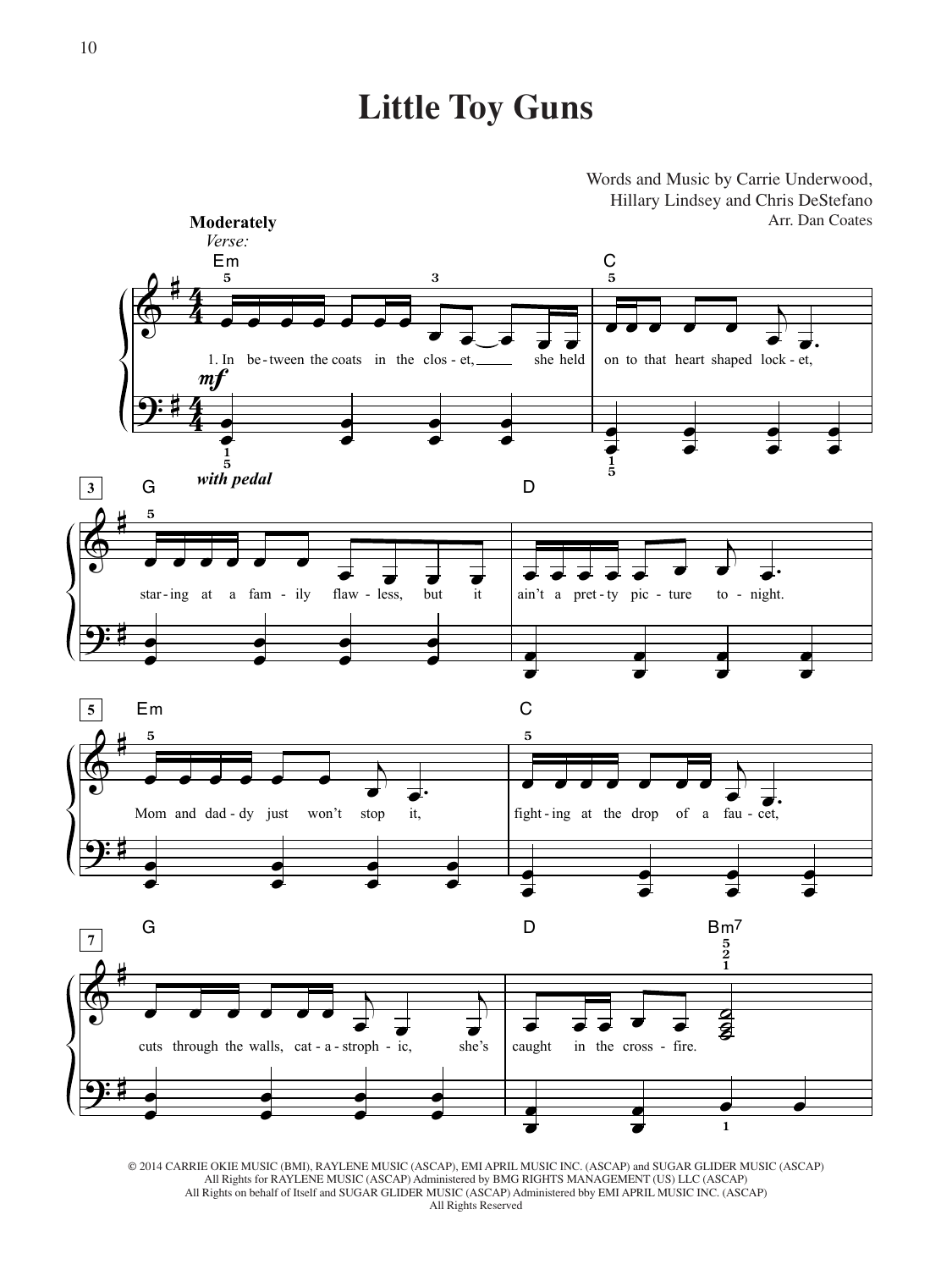## **Before He Cheats**

 $\Phi$ <u>.</u>  $\frac{4}{4}$ 4  $\frac{4}{4}$ 4  $\frac{1}{2}$ **3** œ bœ ˙ **5** ˙  $\beta$ **1 3** *with pedal* Am Steady country rock  $(d, d = d, d)$  $m f$  $\sqrt[3]{\phantom{a}}$  $\frac{1}{\sqrt{1-\frac{1}{n}}}$ **3**  $\bullet$   $\bullet$   $\bullet$ ˙ **5**  $\mathbf{z}$  $\frac{8}{2}$ **1 3** G  $\overline{\mathbf{O}}$  $\overline{\bullet}$ **3**  $\beta$ F  $\frac{1}{\alpha}$ **1 5** #˙  $\frac{2}{\sigma}$ ˙  $\overline{z}$ ˙# E7  $\Phi$  $\overline{\cdot}$ .<br>. . :<br>: :<br>: **5** Œ œ **5** œ  $\frac{1}{\sqrt{2}}$ œ 1. Right 2. Right now, now, he's she's  $\overline{\bullet}$ ˙  $\beta$ Am *Verse:*  $mp$  $\overrightarrow{e}$   $\overrightarrow{e}$   $\overrightarrow{e}$   $\overrightarrow{e}$   $\overrightarrow{e}$ prob-'bly slow prob- 'bly up danc-ing with that sing - ing some  $\blacksquare$  $\mathbf{z}$  $\frac{8}{2}$ G œ œ œ œ œ œ bleach - blonde white trash tramp, sion of and she's Sha -  $\overline{\bullet}$ ˙  $\beta$ F  $\Phi$ <u>.</u> **8** œ œ œ œ œ œ prob-'bly get - ting frisk ni - a kar - a - o y. ke.  $\Box$  $\overline{z}$ <u>#g</u> E7  $\leftarrow$ œ  $\frac{2}{\sqrt{2}}$ œ Right Right now, now, he's she's  $\overline{\bullet}$ 。<br>【 Am  $\overrightarrow{e}$ e<br>
prob-'bly buy-ing her **2 5**  $\overrightarrow{e}$ some prob- 'bly say - ing, "I'm drunk,"  $\Box$  $\overline{c}$ **1** G  $\bigoplus$ <u>.</u> **11**  $\overline{\phantom{a}}$ **2** œ œ œ œ œ œ fruit - y and he's a - think-ing that he's lit - tle drink, 'cause she  $\overline{\bullet}$ ˙  $\beta$ F œ œ œ œ œ can't gon-na get\_\_\_ luck shoot whis y. - key.  $\overline{\bullet}$  $\mathbf{z}$ <u>#p</u> E7  $\begin{array}{|c|c|c|}\n\hline\n\end{array}$ **5** œ  $\frac{1}{\sqrt{2}}$ œ Right Right now, now, he's he's  $\overline{\bullet}$ ov<br>B Am Words and Music by Josh Kear and Chris Tompkins Arr. Dan Coates

© 2005 ROUND HILL SONGS BIG LOUD SHIRT (ASCAP), BIG LOUD SONGS (ASCAP) (admin. by ROUND HILL SONGS BUG LOUD SHIRT), SONY/ATV CROSS KEYES PUBLISHING (ASCAP) and MIGHTY UNDER DOG MUSIC (ASCAP)

All Rights for SONY/ATV CROSS KEYES PUBLISHING and MIGHTY UNDERDOG MUSIC Administered by SONY/ATV MUSIC PUBLISHING, 8 Music Square West, Nashville, TN 37203

International Copyright Secured